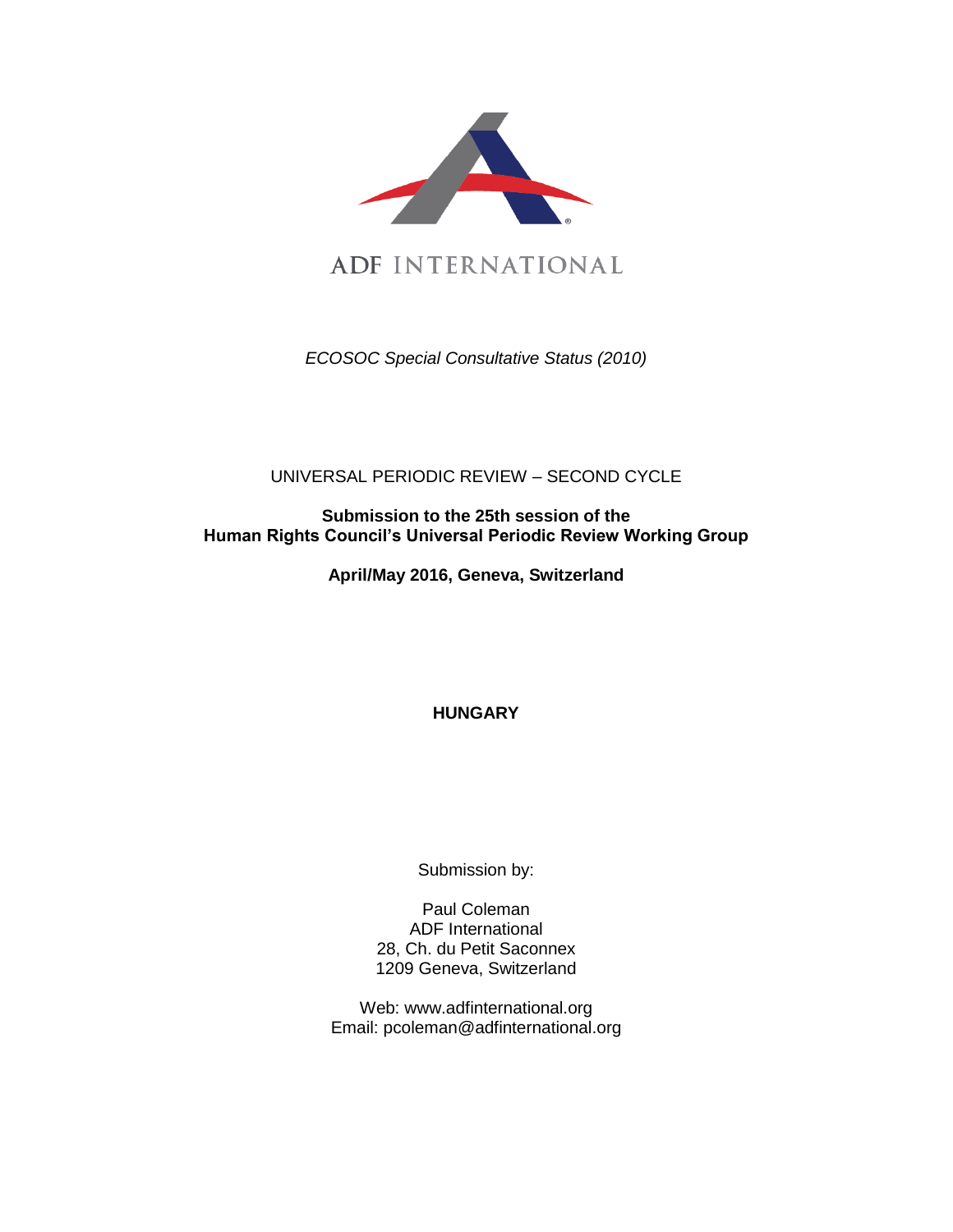## **Introduction**

- 1. ADF International is a global alliance-building legal organization that advocates for religious freedom, life, and marriage and family before national and international institutions. As well as having ECOSOC consultative status with the United Nations (registered name "Alliance Defending Freedom"), ADF International has accreditation with the European Commission and Parliament, the Fundamental Rights Agency of the European Union, the Organization for Security and Co-operation in Europe, and the Organization of American States.
- 2. This report details the human rights situation in Hungary, paying particularly regard to changes to the Hungarian Fundamental Law (Constitution) and other legal changes that have occurred since the first UPR cycle.

# **(a) Religious Freedom**

# *Background*

- 3. In 2011 the Hungarian Parliament adopted a new church law<sup>1</sup>, which established a new system of acquiring legal status for churches, religious denominations and religious communities. As well as its application to new churches, the 2011 Church Act also impacted churches previously registered under the "1990 Church Act" $2 -$  de-registering them and requiring them to undergo a process of re-registration.
- 4. The 2011 Church Act introduced a multi-tiered system of church registration and reordered different religious groups into the following categories: (i) non-registered religious groups; (ii) "civil associations" or "religious communities", which have legal personality but do not receive any government benefits, and (iii) churches, which receive many benefits, including funding and tax exemptions.
- 5. The Hungarian government explained that the reason for the new law was to address the situation of sham churches that had arisen under the old law and that were receiving certain benefits from the State. However, while the aim of the government may have been legitimate, its restrictive new law and the way it has been adopted raise several causes for concern.
- 6. To become registered as a church, several strict requirements must be met. For example, the church must meet the statutory definition of religion, which depends very much on government interpretation. Additionally, the church must have existed for either 20 years domestically or 100 years internationally, and the church must have at least 1000 members.

 $\overline{a}$ <sup>1</sup> Act no. CCVI of 2011.

<sup>2</sup> Act no. IV of 1990.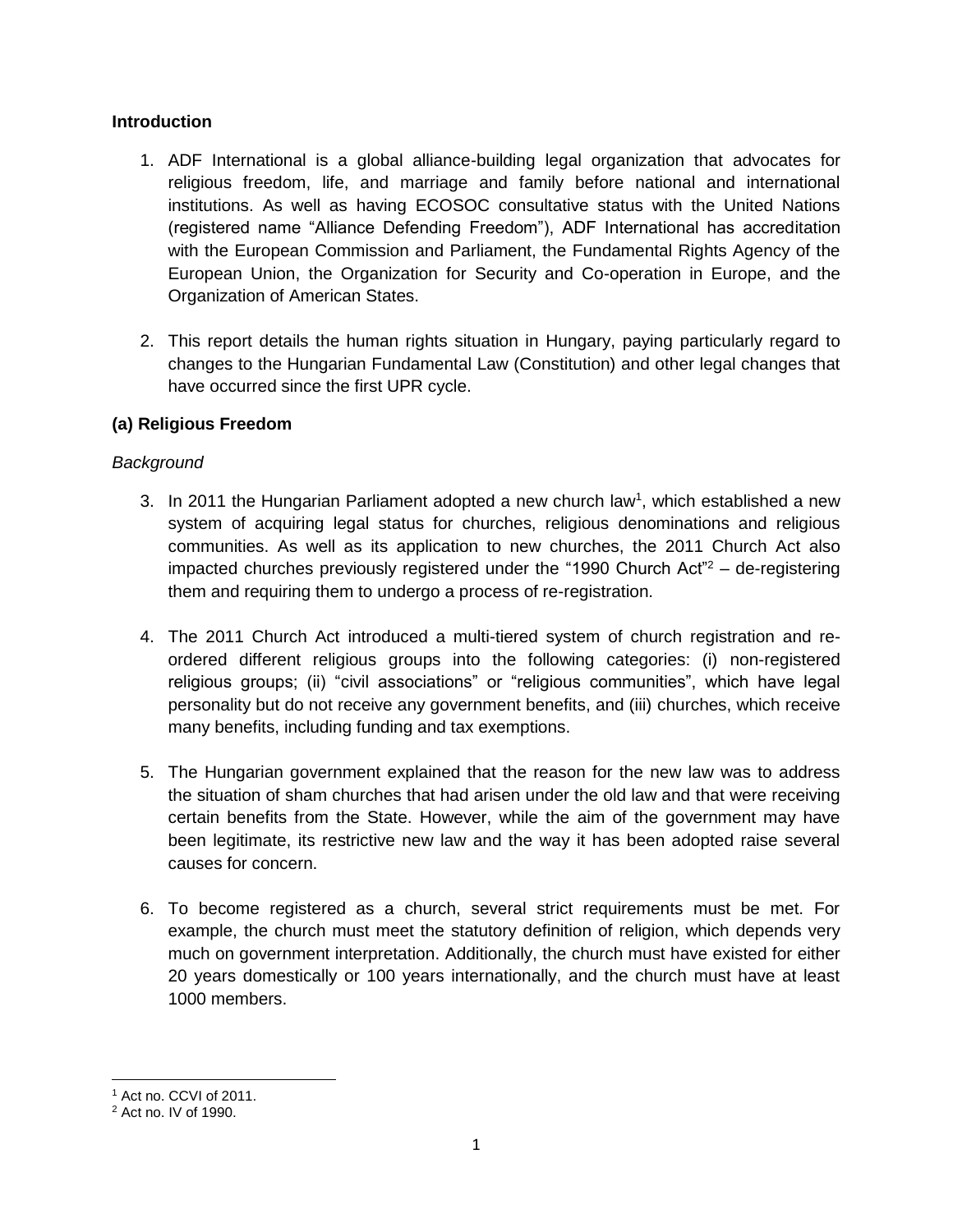- 7. Although multi-tiered church registration systems have been upheld under certain circumstances by the European Court of Human Rights, the State has a duty to remain neutral and impartial in exercising its regulatory power in the sphere of religious freedom and in its relations with different religions, denominations and beliefs.<sup>3</sup>
- 8. Thus, while church registration systems may not be in violation of international human rights law *per se*, they must be carefully enacted and fairly operated. In this context, UN Special Rapporteur on Freedom of Religion or Belief, Mr. Heiner Bielefeldt, stated:

All registration decisions must be based on clearly defined formal elements of law and in conformity with international law. Registration should neither depend on extensive formal requirements in terms of the number of members and the time a particular community has existed, nor should it depend on the review of the substantive content of the belief, the structure of the community and methods of appointment of the clergy.<sup>4</sup>

- 9. In the case of Hungary, there were large procedural deficiencies in the way in which certain churches made it into the top tier and others did not; the process appeared to be highly arbitrary and rushed.
- 10. First, the government only recognized 14 churches– instead of the 406 that had previously been recognized. Next, after both domestic and international civil society organizations voiced significant concern, this list was extended, again arbitrarily, to 32 churches. However, under the original law it is the Hungarian Parliament who ultimately decides which organizations are on the list and which are not, and recognition as a church requires a two-thirds majority in a parliamentary vote.
- 11. The 2011 Church Act has been amended on several occasions, in particular on 1 August 2013. Significantly, the procedure of recognition as a church was amended. A request for recognition must now be submitted to the Minister in charge of religious affairs instead of parliament. The Minister must then examine whether the organization meets certain statutory criteria, following which he will adopt an administrative decision that may be subject to judicial review.

### *Legal complaints*

- 12. In 2012, nine cases were brought before the European Court of Human Rights involving various types of churches and other religious organizations that have not been recognized under the new law.<sup>5</sup>
- 13. While the ECtHR proceedings were still ongoing, the Hungarian Constitutional Court ruled on 26 February 2013 that parts of the 2011 Church Act were unconstitutional.<sup>6</sup>

l <sup>3</sup> *Metropolitan Church of Bessarabia and Others v. Moldova*, no. 45701/99, § 116, ECHR 2001-XII.

<sup>4</sup> Special Rapporteur on Freedom of Religion or Belief report on "Freedom of religion or belief and recognition issues," A/HRC/19/60, 22 December 2011, § 73(e).

<sup>5</sup> *Magyar Keresztény Mennonita Egyház and Others v. Hungary*, (Application nos. 70945/11, 23611/12, 26998/12,

<sup>41150/12, 41155/12, 41463/12, 41553/12, 54977/12</sup> and 56581/12), 8 April 2014.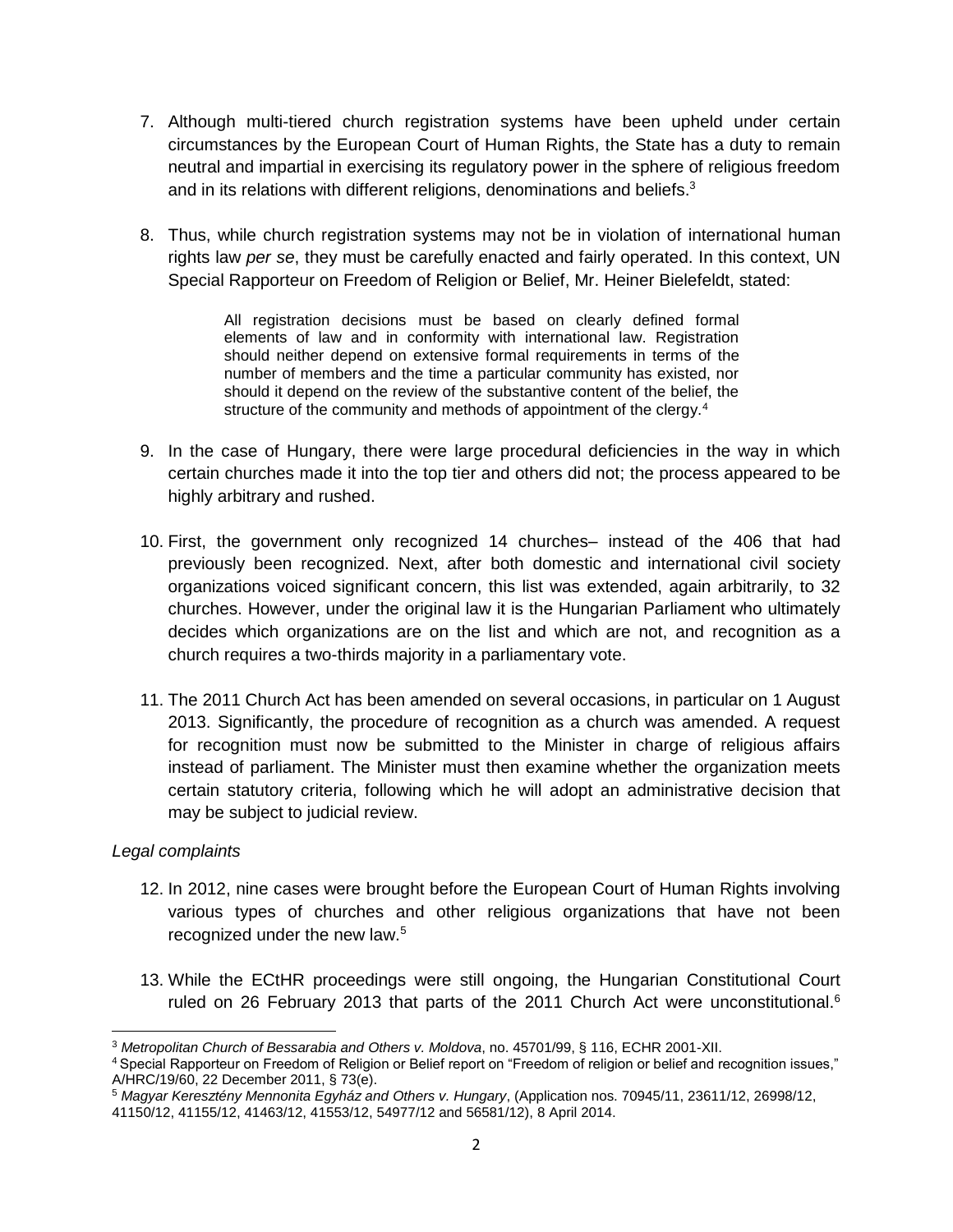However, in response to the Hungarian Constitutional Court decision, the Hungarian government amended its Fundamental Law (Constitution) on 1 April 2013 in an attempt to nullify the application of the Court's decision.<sup>7</sup>

14. On 8 April 2014, the European Court of Human Rights ruled decisively that Hungary's 2011 Church Act was contrary to the principles of the European Convention of Human Rights and that the de-registration of (and subsequent refusal to re-register) the churches was a violation of freedom of assembly and freedom of thought, conscience and religion:

> The Court concludes that, in removing the applicants' church status altogether rather than applying less stringent measures, in establishing a politically tainted re-registration procedure, whose justification is open to doubt as such, and finally, in treating the applicants differently from the incorporated churches not only in the possibilities of cooperation but also in securing benefits for the purposes of faith-related activities, the authorities neglected their duty of neutrality vis-à-vis the applicant communities. These elements, jointly and severally, enable the Court to find that the impugned measure cannot be said to correspond to a "pressing social need". There has therefore been a violation of Article 11 of the Convention read in the light of Article 9.<sup>8</sup>'

15. In September 2014, the Grand Chamber of the ECtHR refused Hungary's appeal against the decision.

#### *Implementation of decision*

- 16. According to the NGO Forum for Religious Freedom (FOREF Europe), Hungary has failed to implement the decision.
- 17. The Court's ruling required Hungary to compensate the affected churches for losses incurred as a result of the de-registration process. Although the Court allotted a time period of six months for negotiations to take place, FOREF Europe reports that the Government of Hungary did not initiate negotiations until one week before the deadline. The insufficient time period meant most of the religious communities failed to reach an agreement with the government, forcing them to return to the ECtHR for a remedy. $9$
- 18. Moreover, although the Hungarian government promised new legislation on the status of churches by the end of 2014, it has not amended the church law to correct its deficiencies.<sup>10</sup>

### **(b) Freedom of Expression**

 $\overline{\phantom{a}}$ 

<sup>6</sup> Decision no. 6/2013 (III. 1.).

<sup>7</sup> Fourth Amendment of the Fundamental Law of Hungary, Article VII.

<sup>8</sup> *Magyar Keresztény Mennonita Egyház and Others,* cited above, at § 115.

<sup>9</sup> HUNGARY: Government Ignores Judgment of the European Court of Human Rights, FOREF Europe Report to OSCE (PC.SHDM.NGO/24/15), 2 July 2015.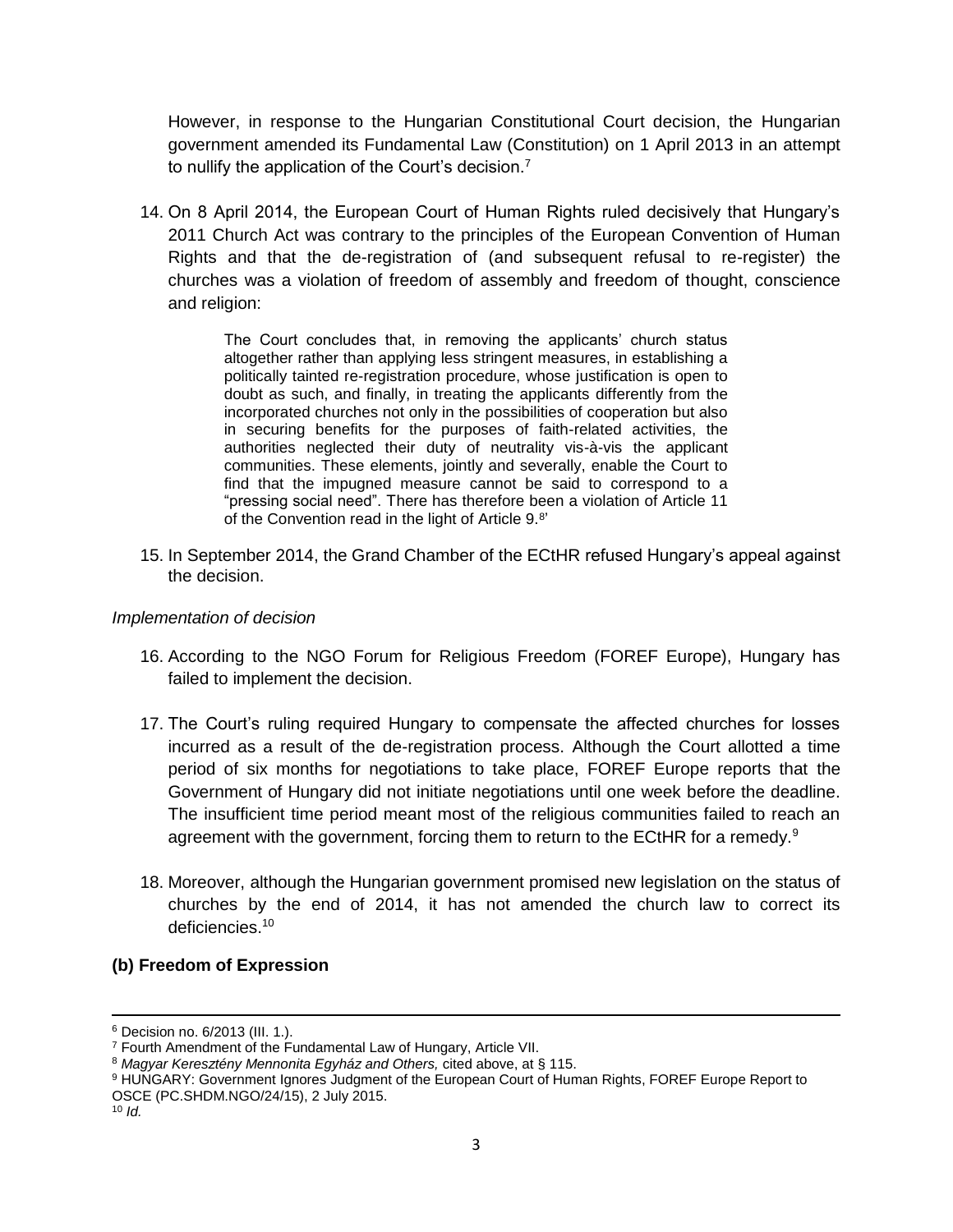#### *Legal Background*

- 19. Until recently, Hungary was one of the few jurisdictions in Europe that had resisted pressure to weaken its free speech protections. The Hungarian Constitutional Court has consistently struck down overly broad criminal restrictions on speech and has interpreted the law as only criminalizing speech when there is "a clear and present danger" of violence.<sup>11</sup>
- 20. However, on 1 October 2013 the Fifth Amendment of the Fundamental Law (Constitution) entered into force. Article IX (5) of the Fundamental Law represents a significant threat to freedom of expression. It states:

The right to freedom of speech may not be exercised with the aim of violating the dignity of the Hungarian nation or of any national, ethnic, racial or religious community. Persons belonging to such communities shall be entitled to enforce their claims in court against the expression of an opinion which violates the community.

### *Analysis*

- 21. The fundamental right to freedom of expression is protected within international law to a high degree. Article 19 of the International Covenant on Civil and Political Rights (1966)<sup>12</sup> holds, "Everyone shall have the right to freedom of expression; this right shall include freedom to seek, receive and impart information and ideas of all kinds, regardless of frontiers, either orally, in writing or in print, in the form of art, or through any other media of his choice."
- 22. Commenting on Article 19, the UN Human Rights Committee has stated, "Freedom of opinion and freedom of expression are indispensable conditions for the full development of the person. They are essential for any society. They constitute the foundation stone for every free and democratic society."<sup>13</sup> Additionally, "Freedom of expression is a necessary condition for the realization of the principles of transparency and accountability that are, in turn, essential for the promotion and protection of human rights."<sup>14</sup>
- 23. Restrictions on the right to freedom of expression are only valid if they are provided by law, in pursuit of a legitimate aim, and necessary in a democratic society. As UN General Comment No. 34 concludes, "in every case in which the State restricts freedom of expression it is necessary to justify the prohibitions and their provisions in strict conformity with article 19."<sup>15</sup>

 $\overline{a}$ 

<sup>11</sup> *See* Decision 12/1999 (V. 21.) AB; Decision 18/2004 (V. 25.) AB. Molnar, Peter, Towards Improved Law and Policy on 'Hate Speech'—The 'Clear and Present Danger' Test in Hungary, in Hare, Ivan, and Weinstein, James (eds), *Extreme Speech and Democracy*, Oxford University Press, USA, 2011, p.251.

<sup>12</sup> Ratified by Hungary in 1974.

<sup>13</sup> UN General comment No. 34, 12 September 2011, CCPR/C/GC/34, § 2.

<sup>14</sup> *Id*., at § 3.

<sup>15</sup> *Id*., at § 52.